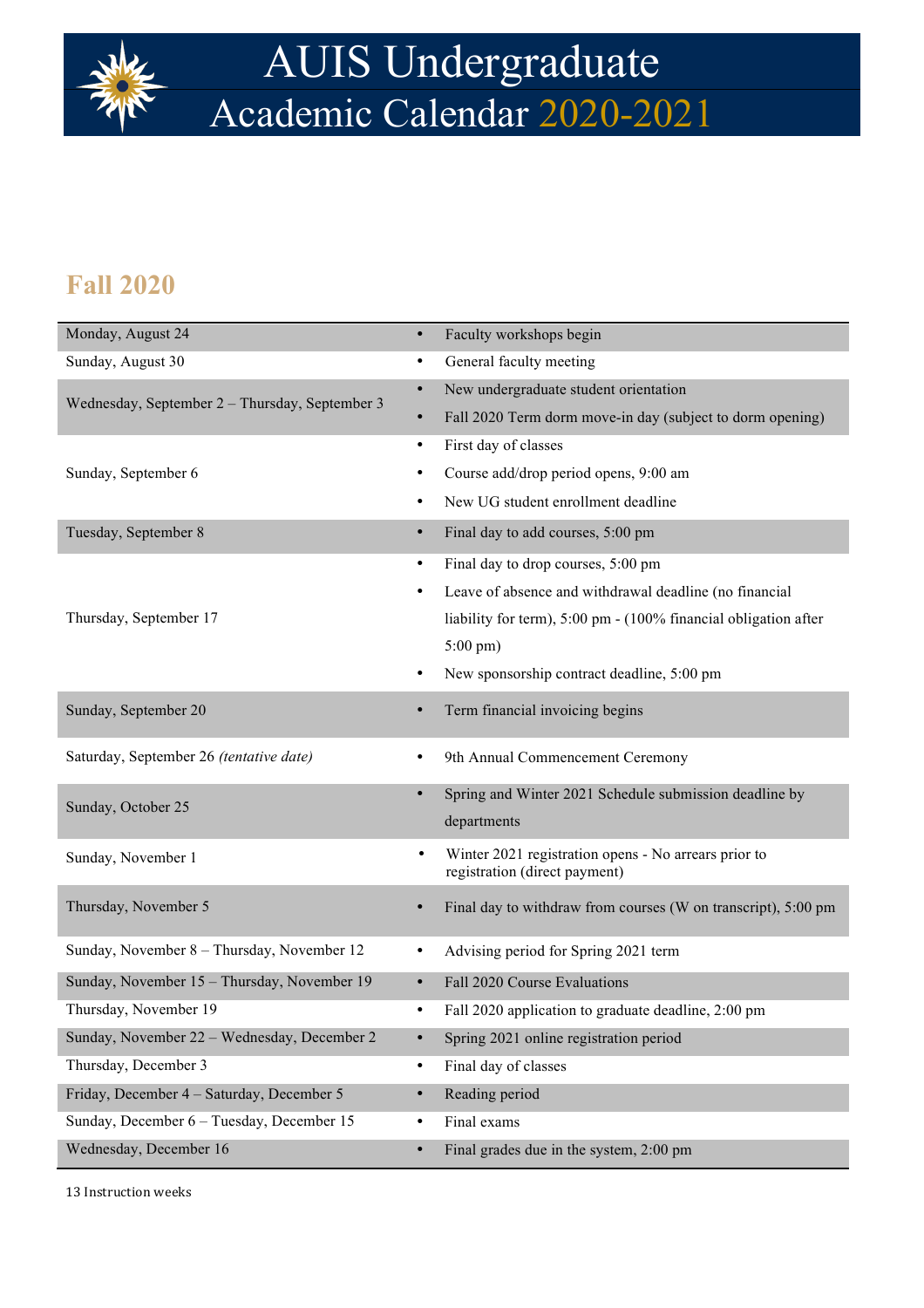

# AUIS Undergraduate Academic Calendar 2020-2021

### **Winter 2021**

| Sunday, January 3    | First day of classes                               |
|----------------------|----------------------------------------------------|
| Thursday, January 7  | Final day to drop courses                          |
| Thursday, January 14 | Final day to withdraw from courses $(W)$ , 5:00 pm |
| Thursday, January 21 | Final day to withdraw from courses (WF), 5:00 pm   |
| Thursday, January 28 | Final day of classes                               |
| Saturday, January 30 | Final exams                                        |
| Sunday, January 31   | Final grades due, 2:00 pm                          |

4 Instruction weeks

### **Spring 2021**

| Tuesday, February 2                    | General faculty meeting<br>$\bullet$                                             |
|----------------------------------------|----------------------------------------------------------------------------------|
| Thursday, February 4                   | New UG student enrollment deadline, 5:00 pm<br>٠                                 |
| Wednesday, February 3 - Thursday,      | Spring 2021 Term dorm move-in day (subject to dorm opening)                      |
| February 4                             | New undergraduate student orientation<br>$\bullet$                               |
| Sunday, February 7                     | First day of classes<br>٠                                                        |
|                                        | Course add/drop period opens, 9:00 am<br>٠                                       |
| Tuesday, February 9                    | Final day to add courses, 5:00 pm<br>$\bullet$                                   |
| Thursday, February 18                  | Final day to drop courses, 5:00 pm<br>٠                                          |
|                                        | Leave of absence and withdrawal deadline (no financial liability for term),<br>٠ |
|                                        | 5:00 pm - (100% financial obligation after 5:00 pm)                              |
|                                        | New sponsorship contract deadline, 5:00 pm<br>$\bullet$                          |
| Sunday, February 21                    | Term financial invoicing begins<br>$\bullet$                                     |
| Wednesday, March 3 - Thursday, March 4 | 7th Annual Sulaimani Forum / classes will be canceled on Wednesday, and          |
|                                        | will be made up on Monday, May 17                                                |
| Sunday, March 7                        | Fall 2021 & Summer 2021 term schedule submission deadline by<br>$\bullet$        |
|                                        | departments                                                                      |
| $\bullet$<br>Thursday, March 11        | Faculty and Staff general meeting, campus closed, classes will be made up        |
|                                        | on Sunday, May 16                                                                |